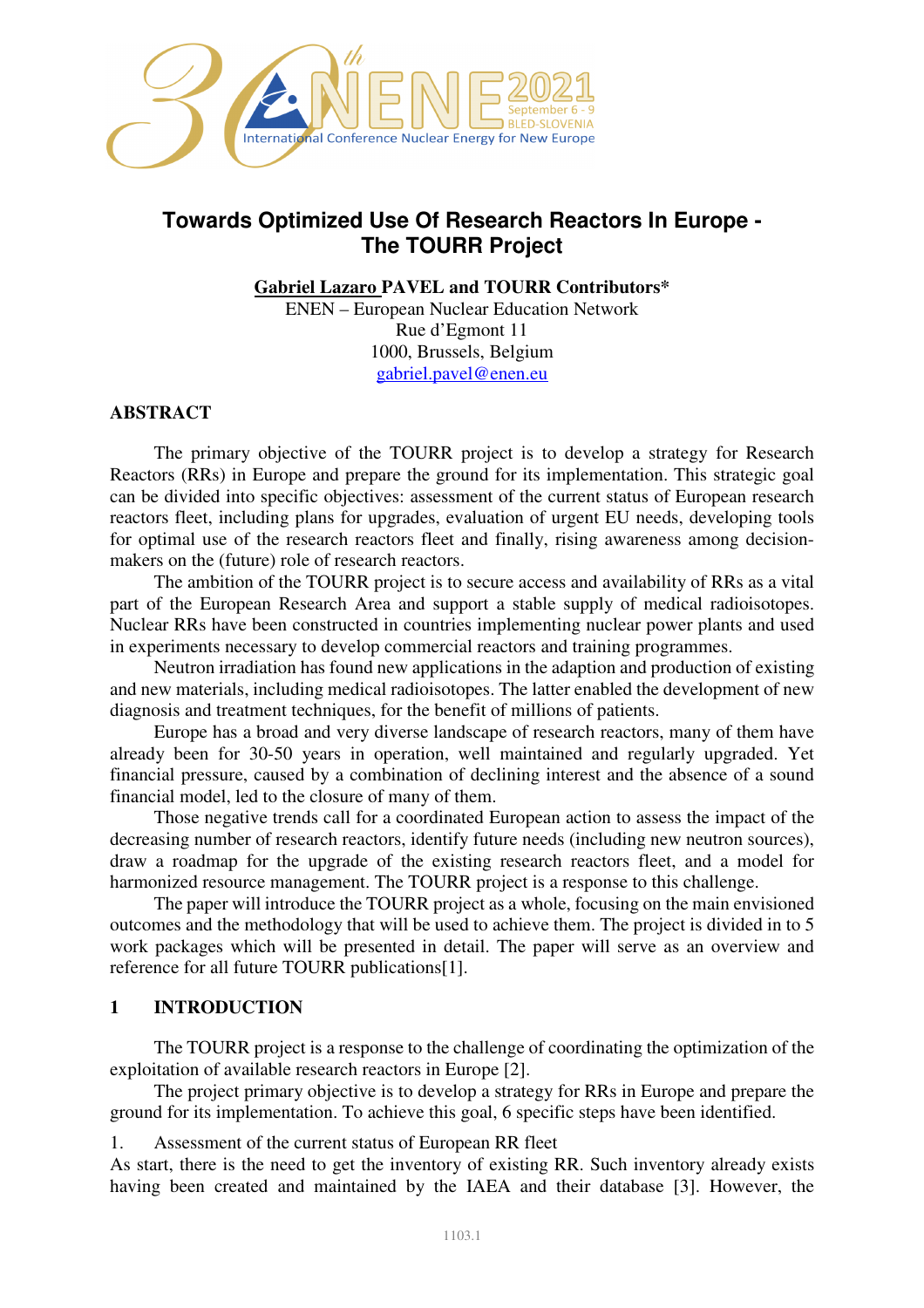information to be gathered in this regard, under the TOURR project, is supposed to go beyond what is already collected in [3]. Information like scope of implemented applications, scientific strength of each particular facility, user structure, instrumentation, future developing plans, actual and future needs, etc. will be collected via a questionnaire [4] and then used as the base for deriving the strategy.

2. Estimation of future needs of RR and neutron sources

The main applications of the European RR fleet can be classified into 5 categories:

- i. Education and training,
- ii. Basic and fundamental research and its instruments,
- iii. Medical applications, including isotope R&D as well as beam applications,
- iv. Material testing, including fuel, structural material and its instrumentation,
- v. Core physics testing for reactors in "zero power" installations.

The future needs will be evaluated along these five main interests for neutron sources.

### 3. Plan for the upgrade of the RRs fleet

Starting from the picture of the current status which will be obtained with the questionnaire, it will be possible to suggest an update plan to be developed for the European RR fleet.

The idea is to take into consideration also the fact that some major facilities are currently under construction.

It is a fact that there is need for RR increased availability, because of the demand of isotope production (and the need of assuring the supply) just to name one reason.

### 4. Plan to maintain the fleet

Since the ultimate goal is to suggest an optimization strategy, the analysis of potential problematic aspects will have be performed. Information on which factors influence the sustainability of the RR will have to be gathered spanning from component ageing to cost of upgrades including potential problems related to personnel turnover and possible generation gap.

### 5. Developing tools for optimal use of RR fleet

The idea in this phase is learn from realities which are already showing a great example of optimized use of resource and produce a similar model for the RRs fleet. Examples can be found in the coordination schedule of radio isotope production, or the use by the internationally community of Material Testing Reactors (MTR) or also in the neutron scattering facilities coordination.

6. Rising awareness of decision makers and the public on the role of RR

The perception of RRs might need to be changed.

A share of the public still sees them as something related to the nuclear era, often perceived negatively, while RRs are in fact modern research facilities providing answers to the challenges of the modern society: in the field of health, energy, technology and cultural heritage, jus tot name a few. The suggested strategy for optimal use of RRs shall present all areas of application with emphasis on major achievements, demonstrate how often research with neutrons led to practical applications used by everyone in everyday life.

The implementation of the TOURR project will help as well to contribute to strengthen Europe's competitive advantage over other countries investing in nuclear research.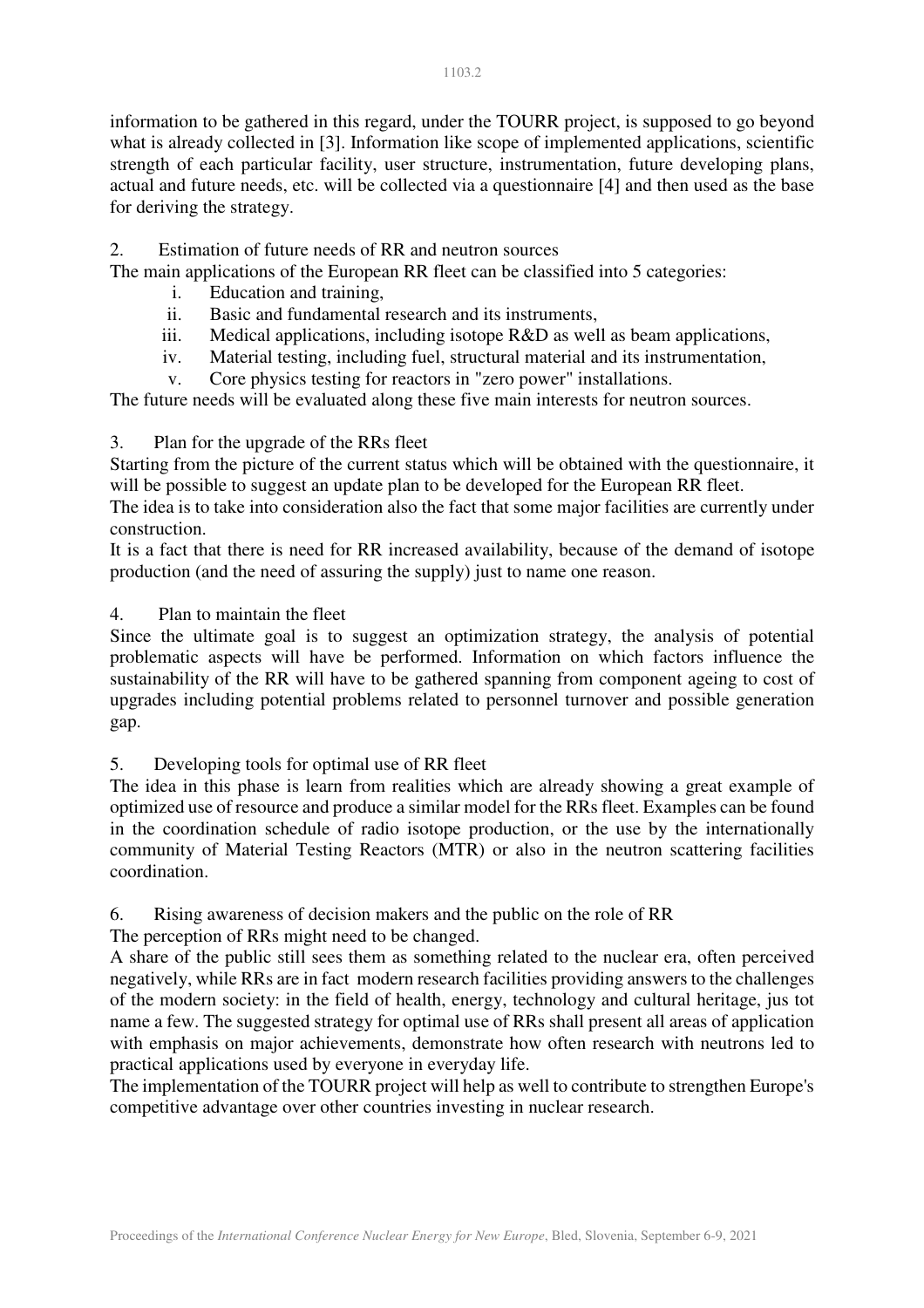### **2 PROJECT STRUCTURE**

The TOURR consortium is composed of 9 participants located in different EU countries. Six of them are RRs operators.

They cooperate working on 5 Working Packages (WPs) whose outcomes are very strongly inter-connected and dependent one from the other.

# **2.1 WP1 – Inventory of RR fleet**

RRs have been playing an important role in supporting Research & Development (R&D) in Europe in the past decades.

Several networks and databases have been implemented already to facilitate the dissemination of information and interaction among RRs operators.

The IAEA Research Reactor Database [3] is publicly available online and it gathers technical and operation information about RRs facilities.

For the purpose of the TOURR project, the need is to investigate others aspects of RRs, from the point of view of implemented applications, their future plans and available capacities. The main objectives of WP1 are:

to collect data describing this other aspects of the RRs fleet

to create an updated RR database providing information about applications, future plans, capacities of the RRs

to perform gap analysis in three domains: Research  $\&$  Development, Medical applications and Education & Training.

## **2.2 WP2 – Assessment of needs and opportunities to support supply of medical radioisotopes**

This WP focuses mostly on medical applications.

Its main objective will be to prepare a proposal for the prevention of shortages of medical radioisotopes based on the analysis of the market and also the comparison between research interests and commercial interests. In the past, there has been a shortage of Mo-99 (today, thanks to the coordinated effort of several international organizations the situation is well under control), the goal is to have a strategy to avoid a similar situation to happen again.

The word demand for medical radio-isotopes is indeed growing: they are needed both for therapy and medical therapy applications. Furthermore, newly developed medical imaging techniques and new therapies require the use of new radio-pharmaceuticals. WP2 will

analyze the existing and available documentation and perform and analysis concerning available infrastructure in the RRs fleet. Possible gaps in the fields

of their availability, utilization, and performance will be identified as well.

- help optimizing the performance of RRs in the field of medical radioisotopes production.
- will propose containing solutions to prevent the future shortages in the supply of nonmolybdenum medical radioisotopes.

# **2.3 WP3 – Tools for optimized of use of European research reactors**

WP3 will start its work a bit later on in the project implementation, since it needs inputs from other WP in order to proceed. As stated at the beginning, the outcomes of the TOURR project are strongly interconnected.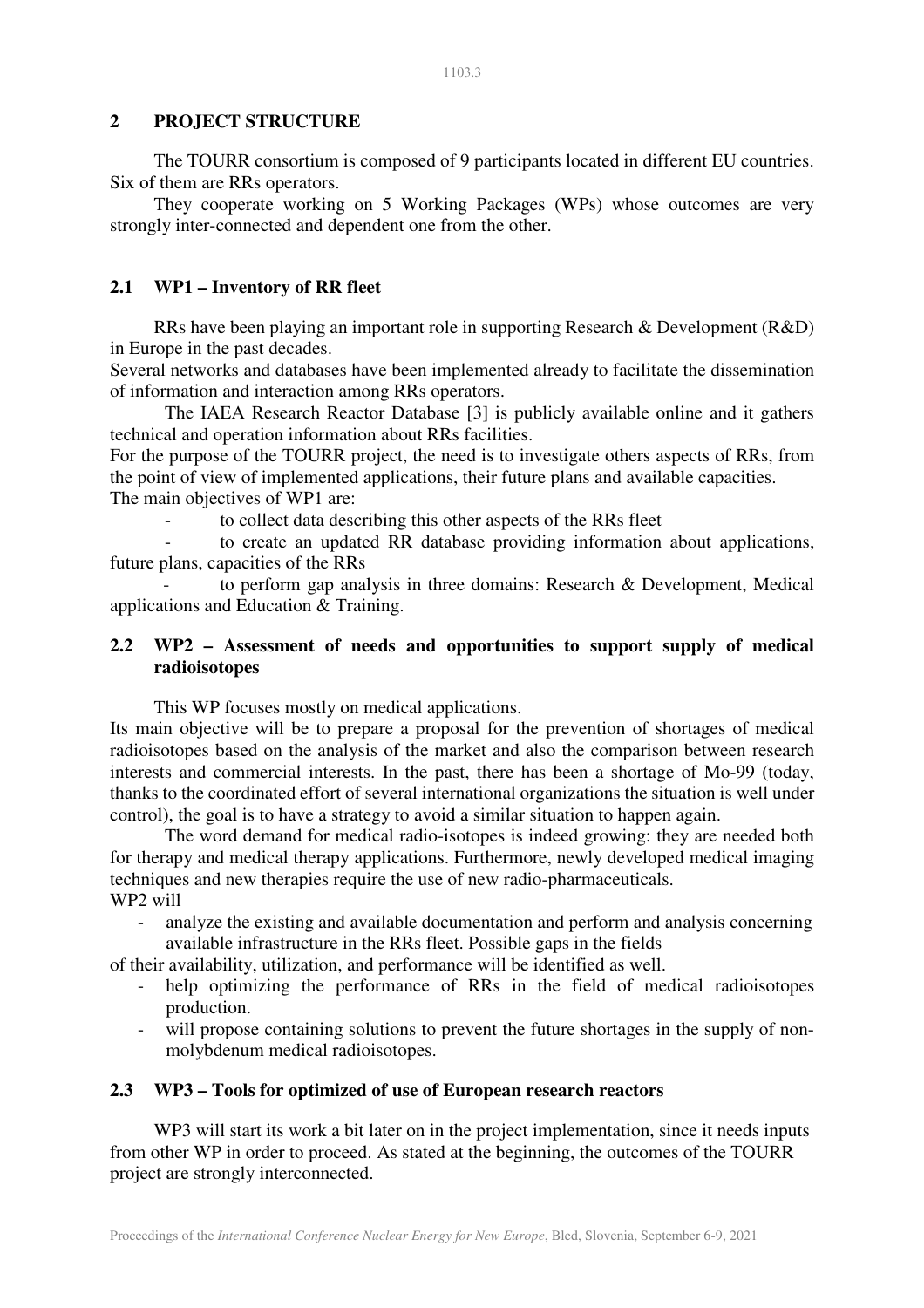The specific objectives of WP3 are to:

- integrate the results produces by WP1 and WP2 (the performed gap analysis and proposals) - elaborate a strategy for optimized use of RRs in Europe

- deliver the tools to support the implementation of the same strategy

- support the planning of refurbishment of existing research reactors or construction of new ones (an assessment of to what extent existing and new RRs will fulfil the future needs will be performed. Furthermore, crucial time gaps in the transfer between existing and future RRs will be identified.)

### **2.4 WP 4 – Dissemination and outreach**

WP4 will be dealing with the communication about the project.

Specific objectives of WP4 can be identified as:

- strengthen the impact of the project on relevant stakeholders.

- disseminate the project results to targeted professional audiences (operators of infrastructures and related institutes, users of medical radioisotopes, similar projects, organizations dealing with nuclear education including universities running courses on nuclear technologies) and general public with focus on youth.

- assure communication with relevant stakeholders and decision makers (ministries, politicians, international organisations, funding agencies, nuclear technology platforms, etc.)

- support outreach to potential beneficiaries.

#### **2.5 WP5 – Project management**

WP5 will be dealing with the management of the project hence its objectives are not relevant for the scope of this papers, which aims to present the TOURR project and the outcomes which will benefit the community.

### **3 PROJECT CURRENT STATUS AND VISION**

The project is currently in the first year of its implementation. It started in October 2020 and it is scheduled to last until September 2023 after 36 months of implementation.

The main achievement given the early stage at which the project finds itself is represented by the survey conducted among European research reactors. This is presented in [4].

Project public deliverables and invitations to events connected to the TOURR initiatives will be published on the project webpage under ENEN (TOURR Project – European Nuclear Education Network (enen.eu)) and on the project website: www.tourr.eu.

#### **ACKNOWLEDGMENTS**

This project has received funding from the Euratom research and training programme 2019-2020 under grant agreement No.945269.

### **\*TOURR CONTRIBUTORS**

- European Nuclear Education Network, ENEN, Belgium: Gabriel Lazaro Pavel, Roberta Cirillo, Francisco Suárez Ortiz
- Centrum Výzkumu Řež, CVR, Czech Republic: Evžen Novák, Vlastimil Juříček, Ján Milčák, Jaroslav Šoltés, Lukáš Veselý, Miroslav Hrehor
- Energiatudományi Kutatóközpont, EK, Hungary: László Szentmiklósi, Péter Juhász